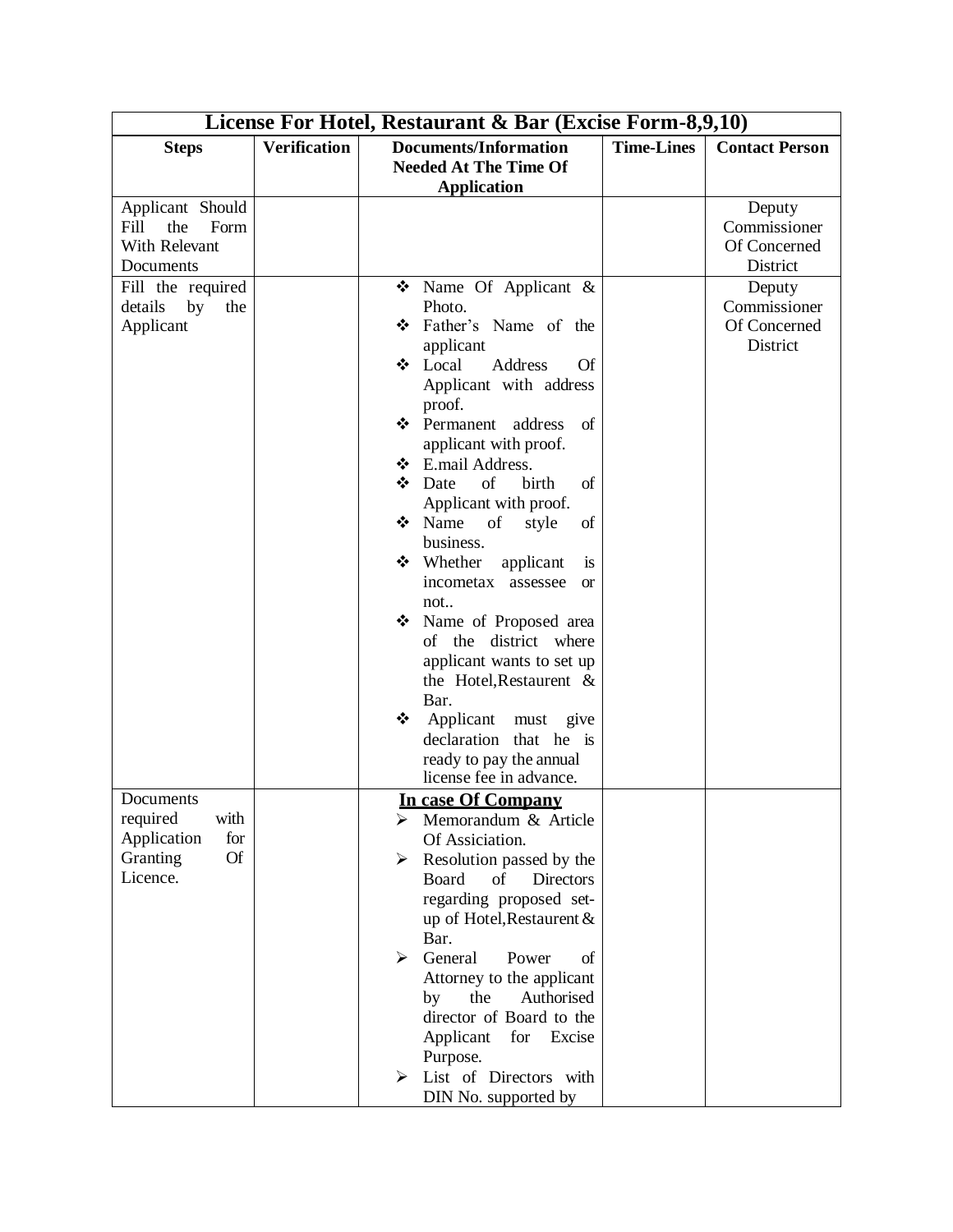|  |   | Form-32<br>issued<br>by                   |  |
|--|---|-------------------------------------------|--|
|  |   | Company Registrar.                        |  |
|  |   | $\triangleright$ Certificate issued<br>by |  |
|  |   | Registrar<br>Company                      |  |
|  |   | regarding Company not                     |  |
|  |   | in liquidation.                           |  |
|  |   | $\triangleright$ Income Tax Return of     |  |
|  |   | Company (Three years).                    |  |
|  |   | > Balance-Sheet<br>of                     |  |
|  |   | Company.                                  |  |
|  |   | $\triangleright$ Character Certificate Of |  |
|  |   | applicant Issued by the                   |  |
|  |   | officer not below the                     |  |
|  |   | rank of S.D.O./D.S.P.                     |  |
|  |   | issued within six months                  |  |
|  |   | the<br>from<br>date<br>of                 |  |
|  |   | application.                              |  |
|  | ≻ | Rent Agreement Deed of                    |  |
|  |   | Proposed Site or if own                   |  |
|  |   | relevant papers.                          |  |
|  | ≻ | Affidavit regarding no                    |  |
|  |   | dues of excise or any                     |  |
|  |   | other<br>Government                       |  |
|  |   | Department.                               |  |
|  | ≻ | Affidavit<br>regarding                    |  |
|  |   | company not black listed                  |  |
|  |   | in any state.                             |  |
|  | ➤ | Affidavit<br>regarding                    |  |
|  |   | applicant Company or                      |  |
|  |   | applicant<br>has<br>not                   |  |
|  |   | punished<br>under                         |  |
|  |   | N.D.P.S.,<br>Excise                       |  |
|  |   | Act, Molasses Act, I.P.C                  |  |
|  | ➤ | Three Blue Print Map Of                   |  |
|  |   | Proposed<br>Hotel,                        |  |
|  |   | Restaurent & Bar licence                  |  |
|  |   | premises with marked                      |  |
|  |   | consisting<br>spaces                      |  |
|  |   | signature<br>of                           |  |
|  |   | Applicant, Enquiry                        |  |
|  |   | Officer, District Excise                  |  |
|  |   | Officer<br>$\&$<br>Deputy                 |  |
|  |   | Commissioner of district                  |  |
|  |   | $\triangleright$ GST Registration / GST   |  |
|  |   | Return.                                   |  |
|  |   |                                           |  |
|  |   |                                           |  |
|  |   |                                           |  |
|  |   |                                           |  |
|  |   |                                           |  |
|  |   |                                           |  |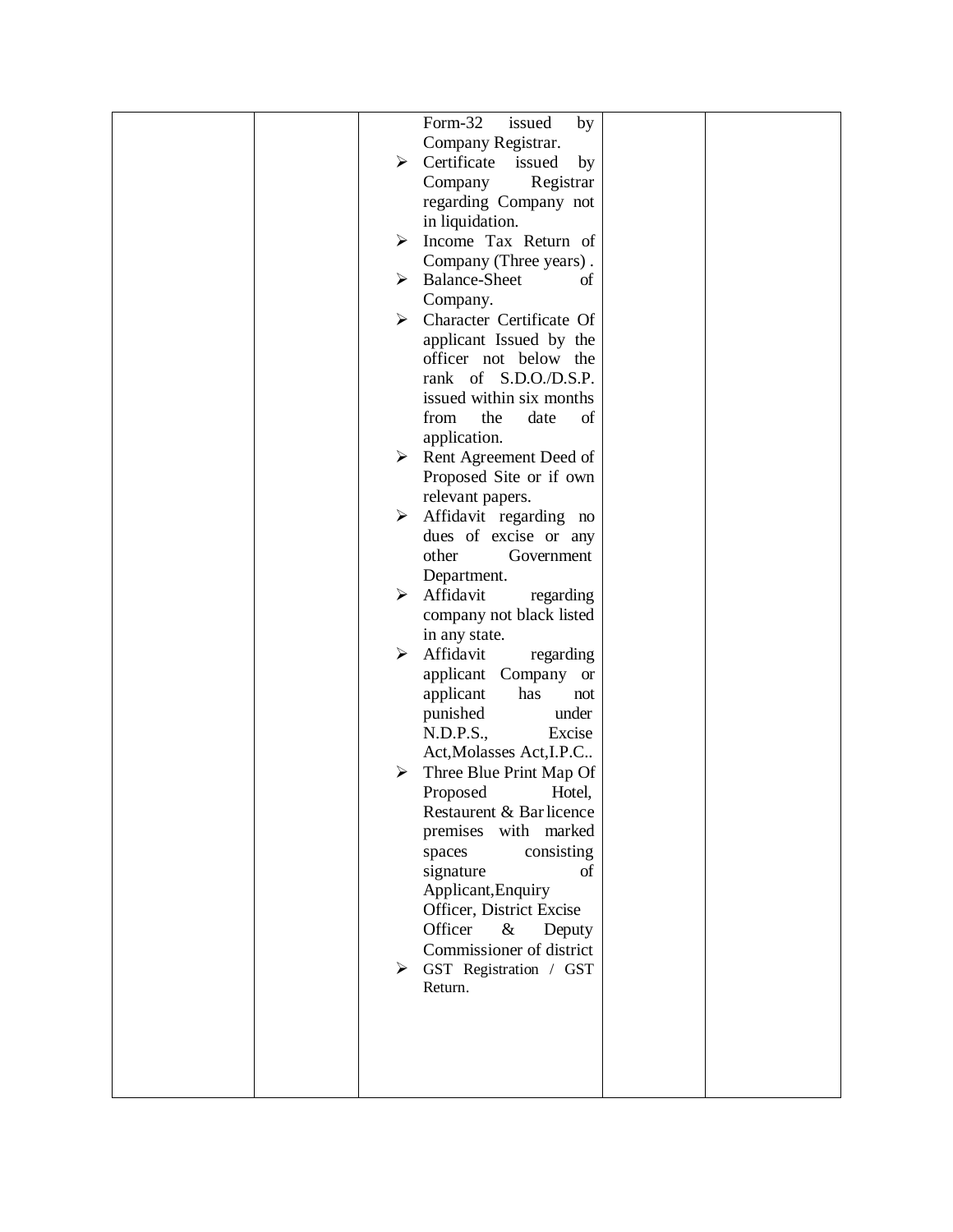| Enquiry report of Excise<br>≻                          |  |
|--------------------------------------------------------|--|
| Officer.                                               |  |
| No Objection Certificate<br>➤                          |  |
| about Law & Order from                                 |  |
| proposed area's S.D.O.                                 |  |
| $\triangleright$ Certificate from Enquiry              |  |
| Officer<br>that<br>proposed                            |  |
| site is as per touristrules.                           |  |
| Self-attested<br>➤<br>Aadhaar                          |  |
| Card/Pan Card                                          |  |
|                                                        |  |
| <b>Incase Of Partnership Firm</b>                      |  |
| $\triangleright$ Registered Partnership                |  |
| Deed.                                                  |  |
| Joint conscent of every<br>≻                           |  |
| partners<br>regarding                                  |  |
| establishment<br>of                                    |  |
| Hotel, Restaurant & Bar                                |  |
| General<br>Power<br>of<br>≻                            |  |
|                                                        |  |
| Attorney to the applicant<br>by the Partners to the    |  |
| for<br>excise                                          |  |
| applicant                                              |  |
| purpose.<br>$\triangleright$ List of Partners with     |  |
| $\&$<br>Permanent<br>Local                             |  |
| Address Proof.                                         |  |
| Income Tax Return of<br>➤                              |  |
| Partnership Firm (Three                                |  |
|                                                        |  |
| years).<br>Balance-Sheet of Firm.<br>➤                 |  |
| Character Certificate Of<br>≻                          |  |
| applicant Issued by the                                |  |
| officer not below the                                  |  |
| rank of S.D.O./D.S.P.                                  |  |
| issued within six months                               |  |
| from<br>the<br>date<br>of                              |  |
| application.                                           |  |
| Character Certificate Of<br>≻                          |  |
| every Partners Issued by                               |  |
| the officer not below the                              |  |
| rank of S.D.O./D.S.P.                                  |  |
| issued within six months                               |  |
| the<br>date<br>of<br>from                              |  |
|                                                        |  |
| application.<br>$\triangleright$ Declaration Of Firm's |  |
| Partner that who will                                  |  |
|                                                        |  |
| Excise<br>represent<br>in                              |  |
| Department.                                            |  |
|                                                        |  |
|                                                        |  |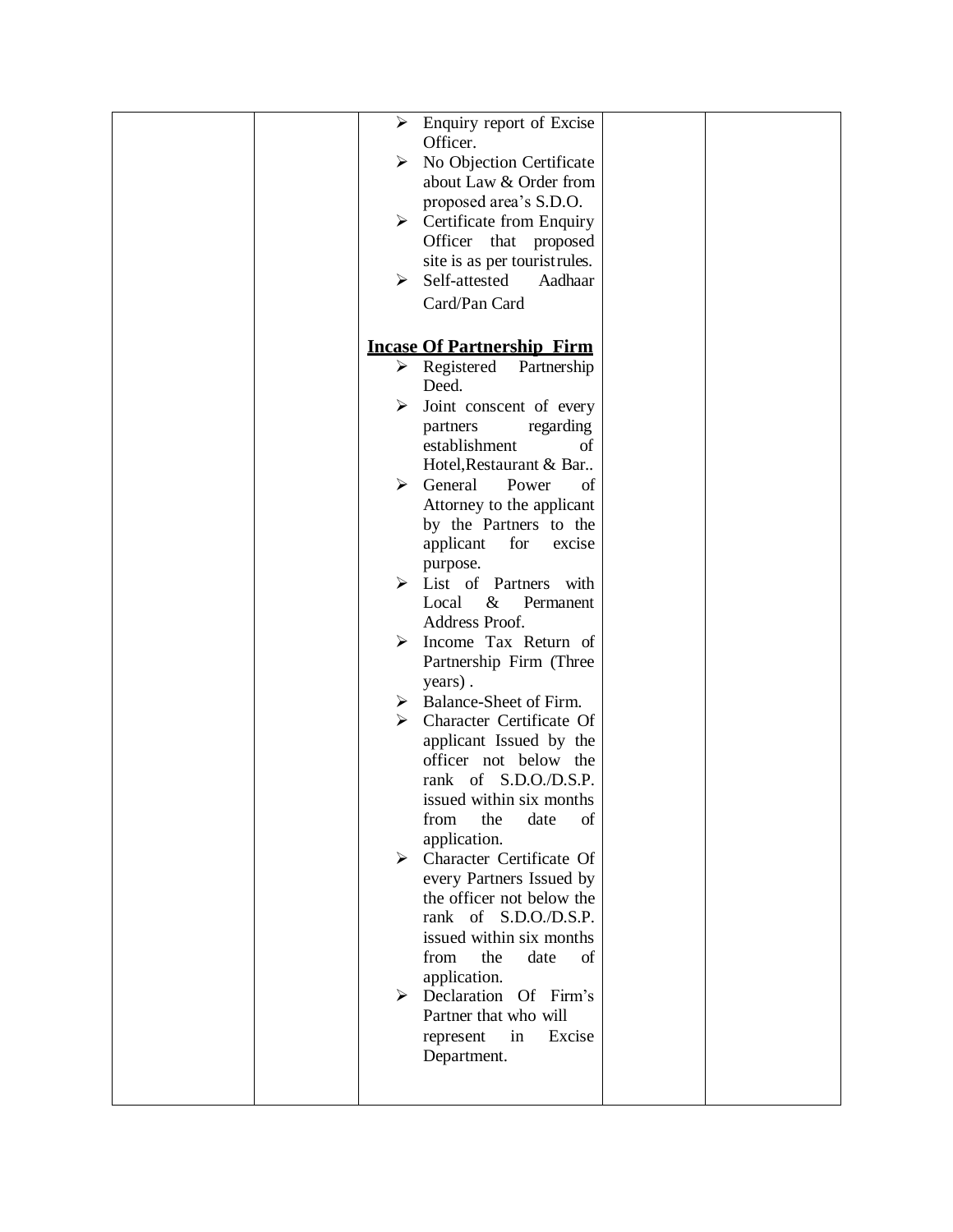|  | $\blacktriangleright$ | Affidavit regarding no                    |  |
|--|-----------------------|-------------------------------------------|--|
|  |                       | dues of excise or any                     |  |
|  |                       | other Government                          |  |
|  |                       | Department.                               |  |
|  | ➤                     | Affidavit<br>regarding                    |  |
|  |                       | applicant<br>partnership                  |  |
|  |                       | firm or applicant has not                 |  |
|  |                       | punished<br>under                         |  |
|  |                       | N.D.P.S.,<br>Excise                       |  |
|  |                       | Act, Molasses Act, I.P.C                  |  |
|  | $\blacktriangleright$ | Affidavit regarding Firm                  |  |
|  |                       | is not black listed in any                |  |
|  |                       | state.                                    |  |
|  | ≻                     | GST Registration / GST                    |  |
|  |                       | Return.                                   |  |
|  | ➤                     | Three Blue Print Map                      |  |
|  |                       | Of Proposed                               |  |
|  |                       | Hotel, Restaurant & Bar                   |  |
|  |                       | with marked spaces                        |  |
|  |                       | consisting signature of                   |  |
|  |                       | Applicant, Enquiry                        |  |
|  |                       | Officer, District Excise                  |  |
|  |                       | Officer & Deputy                          |  |
|  |                       | Commissioner of                           |  |
|  |                       | district.                                 |  |
|  |                       | $\triangleright$ Enquiry report of Excise |  |
|  |                       | Officer.                                  |  |
|  | ➤                     | No Objection Certificate                  |  |
|  |                       | about Law & Order from                    |  |
|  |                       | proposed area's S.D.O.                    |  |
|  | ≻                     | Certificate from Enquiry                  |  |
|  |                       | Officer<br>that<br>proposed               |  |
|  |                       | site is as per tourist rules.             |  |
|  | ≻                     | Self-attested<br>Aadhaar                  |  |
|  |                       | Card/Pan Card & Rent                      |  |
|  |                       | Agreement                                 |  |
|  |                       |                                           |  |
|  |                       | Incase Of Proprietorship                  |  |
|  | <b>Firm</b>           |                                           |  |
|  | ≻                     | Registered                                |  |
|  |                       | Proprietorship Deed.                      |  |
|  |                       | $\triangleright$ General<br>Power<br>of   |  |
|  |                       | Attorney to the applicant                 |  |
|  |                       | by the Proprietor to the                  |  |
|  |                       | applicant for excise                      |  |
|  |                       | purpose.                                  |  |
|  |                       |                                           |  |
|  |                       |                                           |  |
|  |                       |                                           |  |
|  |                       |                                           |  |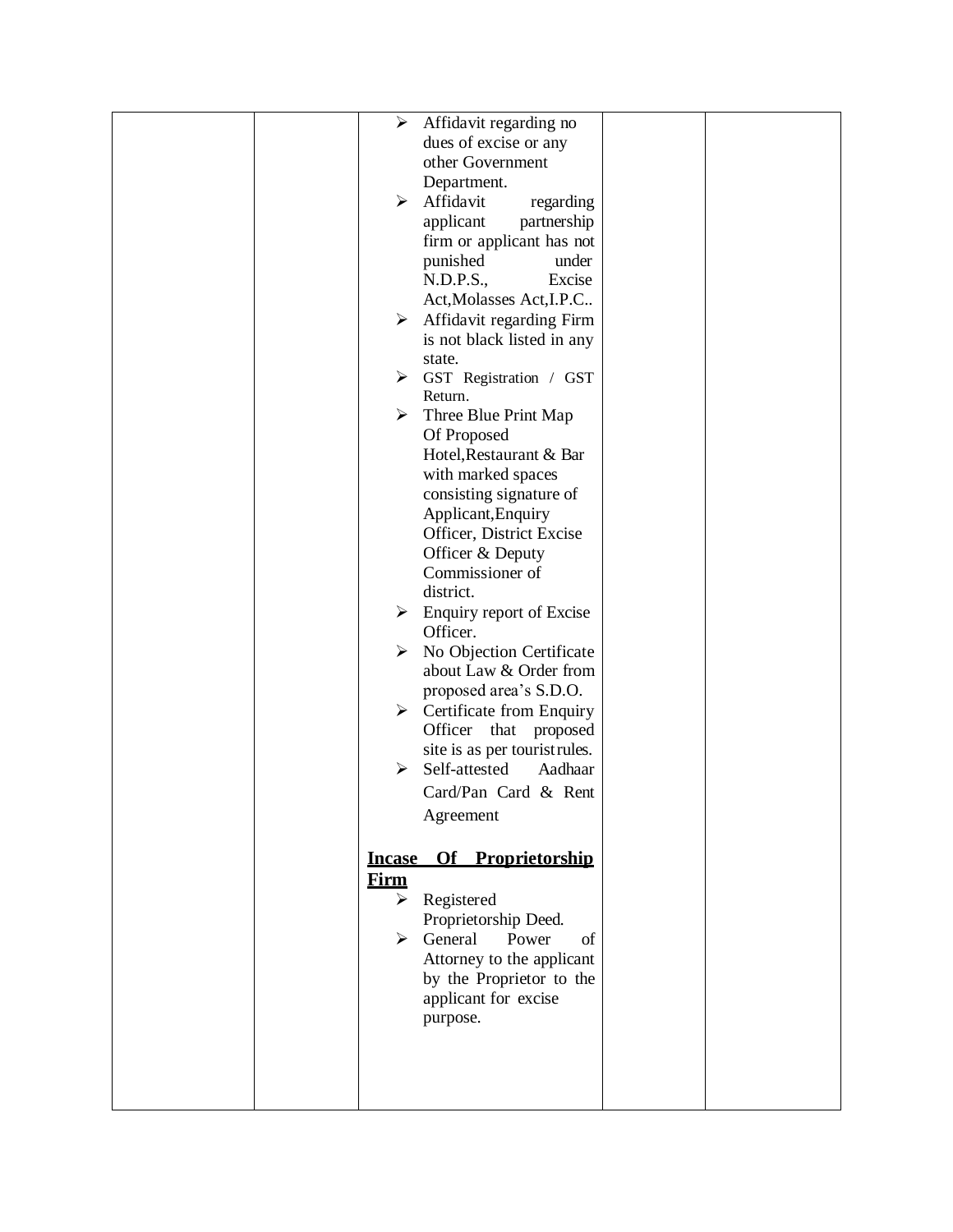|  | ➤ | $\&$<br>Local<br>Permanent              |  |
|--|---|-----------------------------------------|--|
|  |   | Address Proof.                          |  |
|  | ➤ | Income Tax Return of                    |  |
|  |   |                                         |  |
|  |   | Proprietorship<br>Firm                  |  |
|  |   | (Three years).                          |  |
|  |   | $\triangleright$ Balance-Sheet of Firm. |  |
|  | ≻ | Character Certificate Of                |  |
|  |   | applicant<br>proprietor                 |  |
|  |   | issued by the officer not               |  |
|  |   | below<br>the<br>rank<br>of              |  |
|  |   | S.D.O./D.S.P.<br>issued                 |  |
|  |   | within six months from                  |  |
|  |   | the date of application.                |  |
|  |   | > Declaration Of Firm's                 |  |
|  |   | Proprietor that who will                |  |
|  |   | in<br>Excise<br>represent               |  |
|  |   | Department.                             |  |
|  | ➤ | Affidavit regarding no                  |  |
|  |   | dues of excise or any                   |  |
|  |   | other<br>Government                     |  |
|  |   | Department.                             |  |
|  | ➤ | Affidavit<br>regarding                  |  |
|  |   | applicant proprietorship                |  |
|  |   | firm or applicant has not               |  |
|  |   | punished<br>under                       |  |
|  |   | N.D.P.S.,<br>Excise                     |  |
|  |   | Act, Molasses Act, I.P.C                |  |
|  | ➤ | Affidavit regarding Firm                |  |
|  |   | is not black listed in any              |  |
|  |   | state.                                  |  |
|  | ≻ | GST Registration / GST                  |  |
|  |   | Return.                                 |  |
|  | ➤ | Three Blue Print Map Of                 |  |
|  |   | Proposed<br>Hotel,                      |  |
|  |   | Restaurant & Bar with                   |  |
|  |   | marked spaces                           |  |
|  |   | consisting signature of                 |  |
|  |   | Applicant, Enquiry                      |  |
|  |   | Officer, District Excise                |  |
|  |   | Officer<br>$\&$<br>Deputy               |  |
|  |   | Commissioner<br>of                      |  |
|  |   | district.                               |  |
|  | ➤ | Enquiry report of Excise                |  |
|  |   | Officer.                                |  |
|  | ≻ | No Objection Certificate                |  |
|  |   | about Law & Order from                  |  |
|  |   | proposed area's S.D.O.                  |  |
|  |   |                                         |  |
|  |   |                                         |  |
|  |   |                                         |  |
|  |   |                                         |  |
|  |   |                                         |  |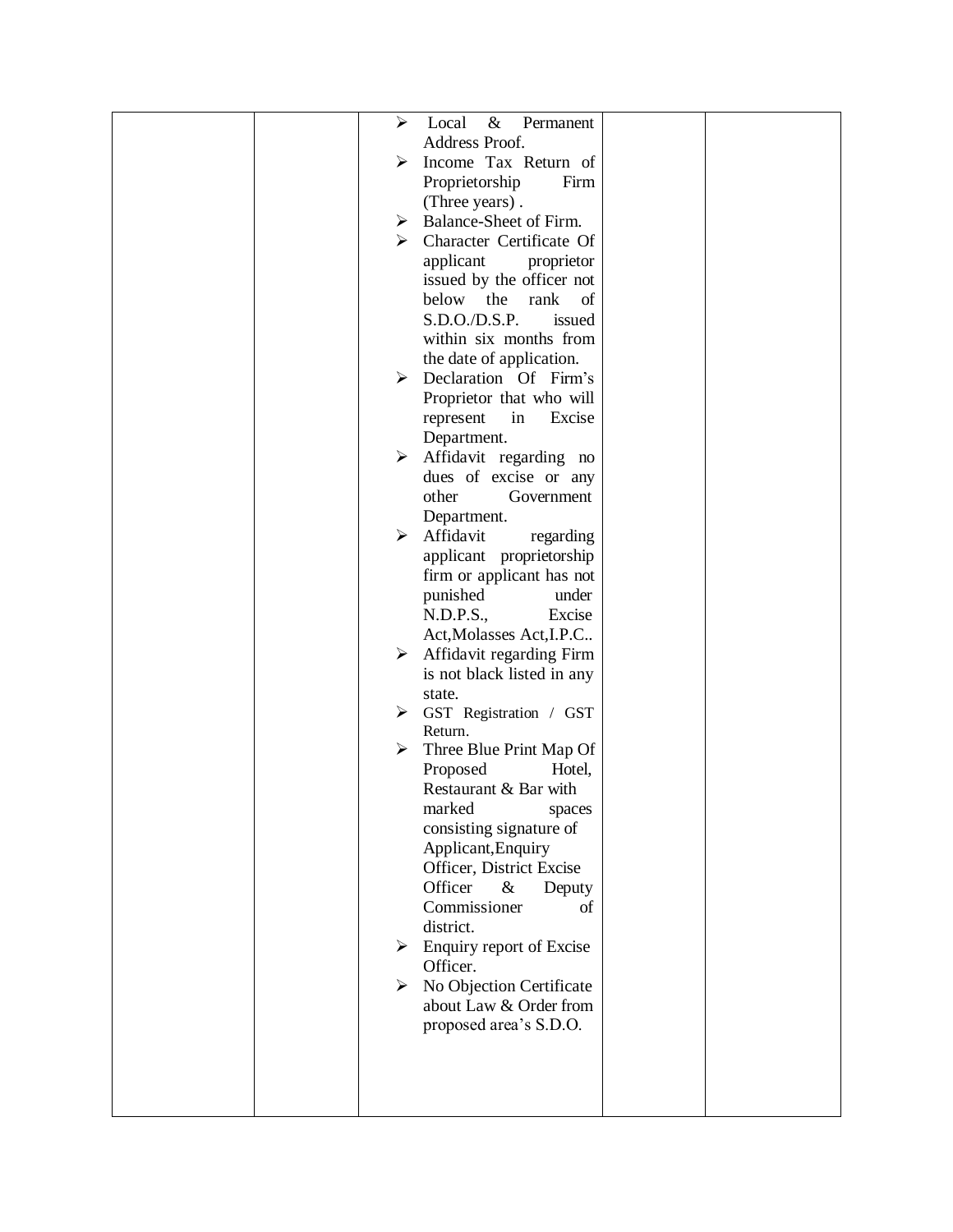| Certificate from Enquiry<br>≻                     |
|---------------------------------------------------|
|                                                   |
| Officer that proposed                             |
| site is as per touristrules.                      |
| Self-attested<br>➤<br>Aadhaar                     |
| Card/Pan Card & Rent                              |
| Agreement                                         |
|                                                   |
| <b>Incase Of Individual</b>                       |
| $\triangleright$ Declaration                      |
| by<br>the                                         |
| applicant that who will                           |
| in<br>Excise<br>represent                         |
| Department<br>regarding                           |
| Excise purpose.                                   |
| Income Tax Return of<br>≻                         |
| Applicant. (Three years)                          |
|                                                   |
| $\triangleright$ Character Certificate Of         |
| applicant issued by the                           |
| officer not below the                             |
| rank of S.D.O./D.S.P.                             |
| issued within six months                          |
| from<br>the<br>date<br>of                         |
| application.                                      |
| Affidavit regarding no<br>≻                       |
| dues of excise or any                             |
| other<br>Government                               |
| Department.                                       |
| Affidavit<br>≻<br>regarding                       |
| applicant<br>has<br>not                           |
| punished<br>under                                 |
| N.D.P.S.,<br>Excise                               |
| Act, Molasses Act, I.P.C                          |
| GST Registration / GST<br>≻                       |
| Return.                                           |
| Three Blue Print Map<br>➤                         |
| Of Proposed Hotel,                                |
| Restaurant & Bar with                             |
| marked spaces                                     |
| consisting signature of                           |
|                                                   |
| Applicant, Enquiry                                |
| Officer, District Excise                          |
| Officer & Deputy<br>Commissioner of               |
| district.                                         |
|                                                   |
| Enquiry report of Excise<br>$\blacktriangleright$ |
| Officer.                                          |
|                                                   |
|                                                   |
|                                                   |
|                                                   |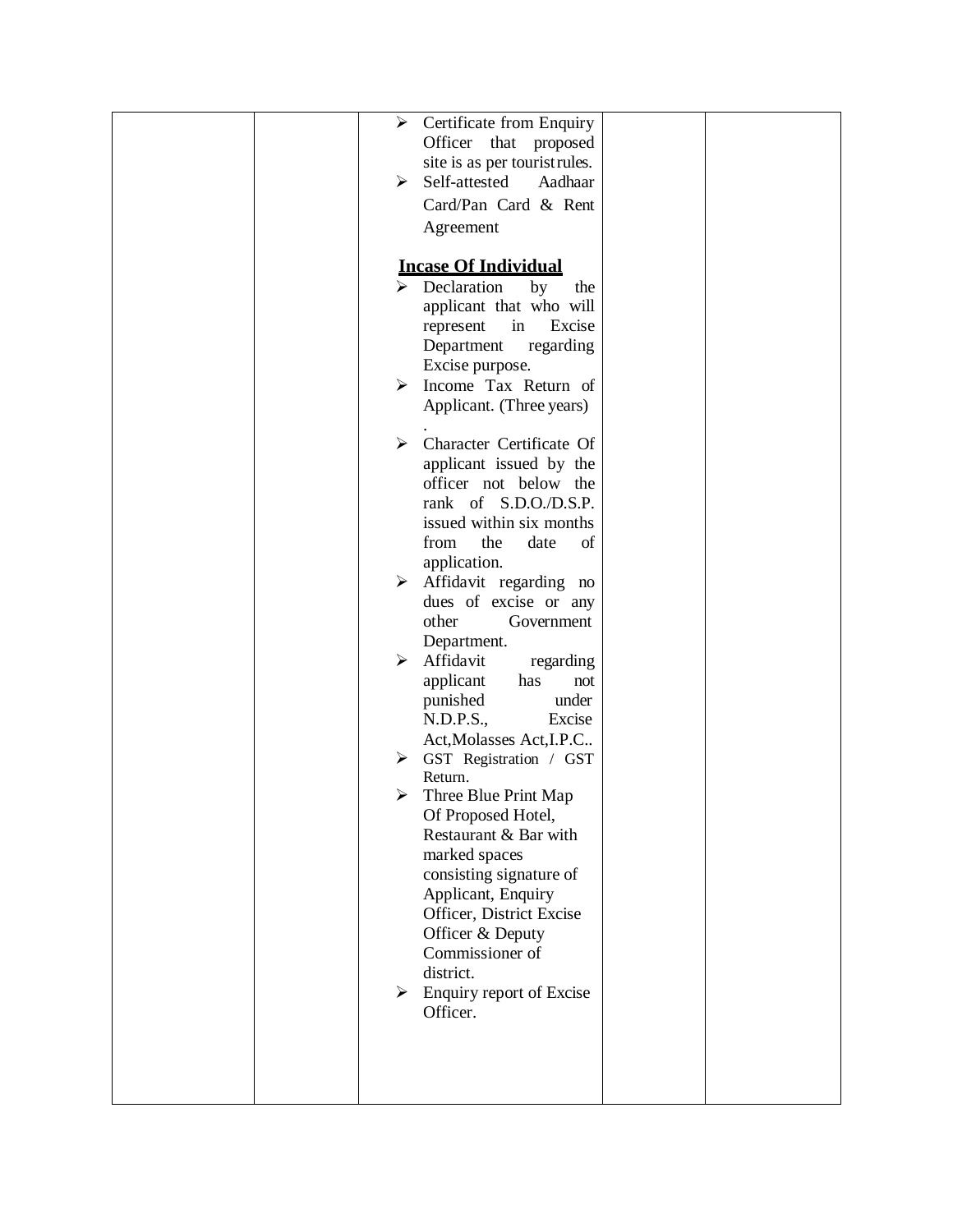|                                                                                                                                                 | No Objection Certificate<br>$\blacktriangleright$<br>about Law & Order from<br>proposed area's S.D.O.<br>$\triangleright$ Certificate from Enquiry<br>Officer that proposed<br>site is as per touristrules.<br>Solvency<br>Certificate<br>➤<br>from<br>issued<br>Revenue<br>Officer not below the<br>rank of C.O.<br>Self-attested<br>$\blacktriangleright$<br>Aadhaar<br>Card/Pan Card & Rent<br>Agreement |                     |                                    |
|-------------------------------------------------------------------------------------------------------------------------------------------------|-------------------------------------------------------------------------------------------------------------------------------------------------------------------------------------------------------------------------------------------------------------------------------------------------------------------------------------------------------------------------------------------------------------|---------------------|------------------------------------|
| Application<br>Should<br>be<br>submitted at D.C.<br>Office with all<br>document<br>mentioned either<br>for grant of letter<br>of intent/licence |                                                                                                                                                                                                                                                                                                                                                                                                             |                     | D.C. Of<br>concerned<br>District.  |
| D.C. will verify                                                                                                                                |                                                                                                                                                                                                                                                                                                                                                                                                             | 21 working          | D.C. Of                            |
| the<br>required<br>documents                                                                                                                    |                                                                                                                                                                                                                                                                                                                                                                                                             | days                | concerned<br>District.             |
| D.C. will submit<br>detail report<br>to<br>commissioner<br>with<br>their<br>recommendation                                                      |                                                                                                                                                                                                                                                                                                                                                                                                             |                     | D.C. Of<br>concerned<br>District.  |
| Commissioner<br>will verify the<br>submitted report                                                                                             |                                                                                                                                                                                                                                                                                                                                                                                                             | 14 working<br>days. | Excise<br>Commissioner             |
| After<br>the<br>satisfactory report<br>commissioner<br>will<br>grant<br>sanction letter to<br>the D.C.                                          |                                                                                                                                                                                                                                                                                                                                                                                                             |                     | Excise<br>Commissioner             |
| After getting the<br>sanction<br>letter<br>D.C. after deposit<br>of license<br>fee<br>issue the Licence<br>to the concerned<br>and intimate it  |                                                                                                                                                                                                                                                                                                                                                                                                             |                     | D.C. & District<br>Excise Officer. |
| with e-mail and<br>Applicant<br>can<br>collect<br>the<br>licences<br>from                                                                       |                                                                                                                                                                                                                                                                                                                                                                                                             |                     |                                    |